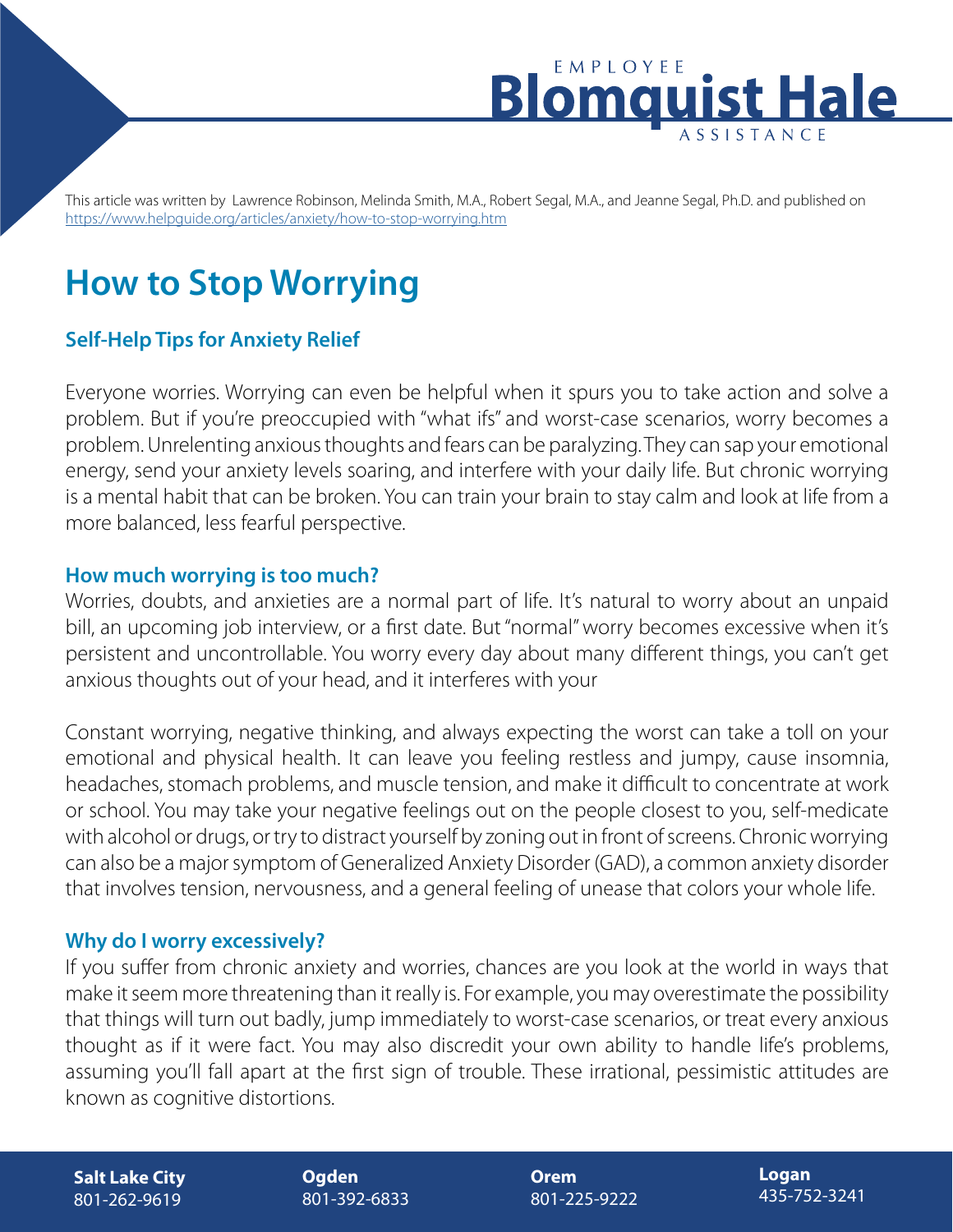

Examples of cognitive distortions that add to anxiety, worry, and stress, include:

**All-or-nothing thinking,** looking at things in black-or-white categories, with no middle ground. "If everything is not perfect, I'm a total failure."

**Overgeneralization** from a single negative experience, expecting it to hold true forever. "I didn't get hired for the job. I'll never get any job."

**Focusing on the negatives while filtering out the positives.** Noticing the one thing that went wrong, rather than all the things that went right. "I got the last question on the test wrong. I'm an idiot"

**Coming up with reasons why positive events don't count.** "I did well on the presentation, but that was just dumb luck."

**Making negative interpretations without actual evidence.** You act like a mind reader: "I can tell she secretly hates me." Or a fortune teller: "I just know something terrible is going to happen."

**Expecting the worst-case scenario to happen.** "The pilot said we're in for some turbulence. The plane's going to crash!"

**Believing that the way you feel reflects reality.** "I feel like such a fool. Everyone must be laughing at me."

**Holding yourself to a strict list of what you should and shouldn't do** and beating yourself up if you break any of the rules. "I should never have tried starting a conversation with her. I'm such a moron."

**Labeling yourself based on mistakes and perceived shortcomings.** "I'm a failure; I'm boring; I deserve to be alone."

Assuming responsibility for things that are outside your control. "It's my fault my son got in an accident. I should have warned him to drive carefully in the rain."

**Salt Lake City** 801-262-9619

**Ogden** 801-392-6833 **Orem** 801-225-9222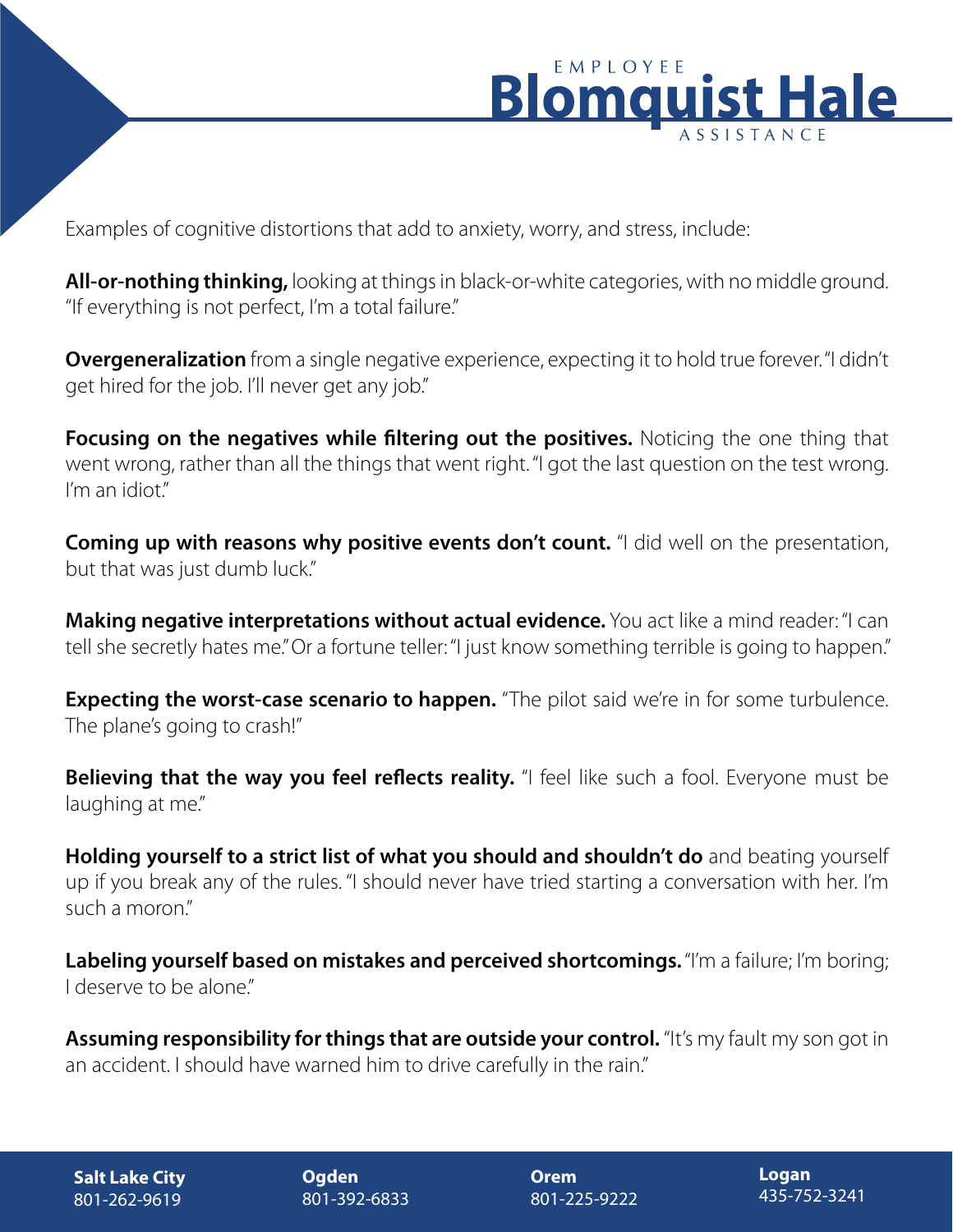# EMPLOYEE **Blomqu Hale**

# **Why is it so hard to stop worrying?**

While cognitive distortions aren't based on reality, they're difficult to give up because they're often part of a lifelong pattern of thinking that's become so automatic you're not even completely aware of it. You may think that worrying will eventually help you to find a solution to a problem or prevent you from being surprised by anything that happens in the future. You may think that worrying protects you in some way or even equate it with being responsible or caring. In order to stop worry and anxiety for good, though, you need to give up the belief that your worrying serves a positive purpose. Once you realize that worrying is the problem, not the solution, you can turn off anxious thoughts and regain control of your worried mind.

## **You can't just tell yourself to stop worrying**

Telling yourself to stop worrying doesn't work-at least not for long. You can distract yourself for a moment, but you can't banish anxious thoughts for good. In fact, trying to do so often makes them stronger and more persistent. You can test this out for yourself. Close your eyes and picture a pink elephant. Once you can see it in your mind, stop thinking about it. Whatever you do, for the next 60 seconds, don't think about pink elephants!

## **How did you do? Did thoughts of pink elephants keep popping in your brain?**

"Thought stopping" backfires because it forces you to pay extra attention to the very thought you want to avoid. You always have to be watching for it, and this very emphasis makes it seem even more important. Instead of trying to simply distract yourself, there are steps you can take to retrain your brain and change how you look at the world.

## How to stop worrying tip 1: Hit the pause button on anxious thoughts

If you worry excessively, it can seem like negative thoughts are running through your head on endless repeat. You may feel like you're spiraling out of control, going crazy, or about to burn out under the weight of all this anxiety. But there are steps you can take right now to hit the pause button on anxious thoughts and give yourself a time out from relentless worrying.

**Get up and get moving.** Exercise is a natural and effective anti-anxiety treatment because it releases endorphins which relieve tension and stress, boost energy, and enhance your sense of well-being. Even more importantly, by really focusing on how your body feels as you move, you can interrupt the constant flow of worries running through your head. Pay attention to the sensation of your feet hitting the ground as you walk, run, or dance, for example, or the rhythm of your breathing, or the feeling of the sun or wind on your skin.

**Salt Lake City** 801-262-9619

**Ogden** 801-392-6833 **Orem** 801-225-9222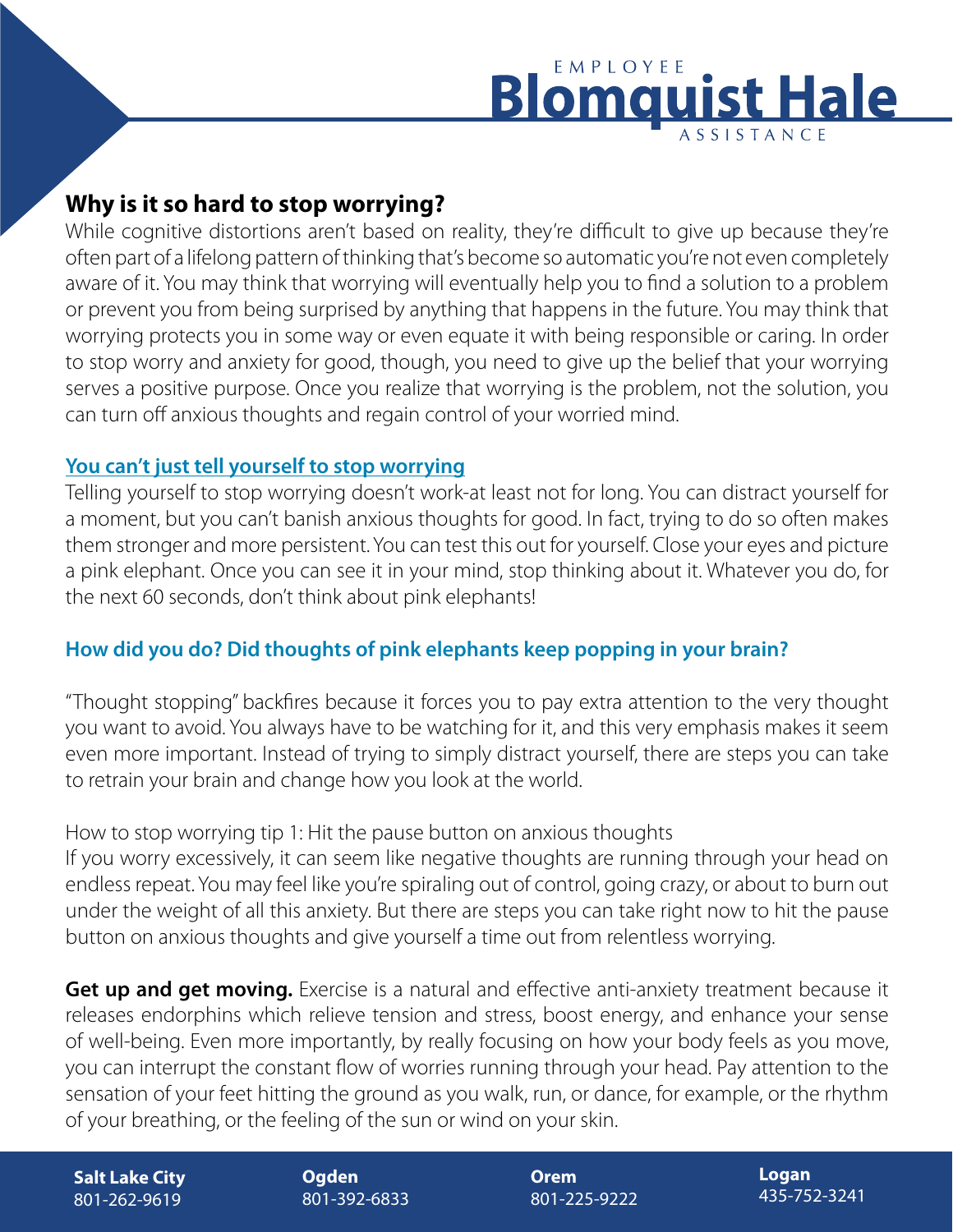

**Take a yoga or tai chi class.** By focusing your mind on your movements and breathing, practicing yoga or tai chi keeps your attention on the present, helping to clear your mind and lead to a relaxed state.

**Meditate.** Meditation works by switching your focus from worrying about the future or dwelling on the past to what's happening right now. By being fully engaged in the present moment, you can interrupt the endless loop of negative thoughts and worries. And you don't need to sit cross-legged, light candles or incense, or chant. Simply find a quiet, comfortable place and choose one of the many free or inexpensive smartphone apps that can guide you through the meditation process.

**Practice progressive muscle relaxation.** This can help you break the endless loop of worrying by focusing your mind on your body instead of your thoughts. By alternately tensing and then releasing different muscle groups in your body, you release muscle tension in your body. And as your body relaxes, your mind will follow.

**Try deep breathing.** When you worry, you become anxious and breathe faster, often leading to further anxiety. But by practicing deep breathing exercises, you can calm your mind and quieten negative thoughts.

## **Relaxation techniques can change the brain**

While the above relaxation techniques can provide some immediate respite from worry and anxiety, practicing them regularly can also change your brain. Research has shown that regular meditation, for example, can boost activity on the left side of the prefrontal cortex, the area of the brain responsible for feelings of serenity and joy. The more you practice, the greater the anxiety relief you'll experience and the more control you'll start to feel over your anxious thoughts and worries.

## **Tip 2: Talk about your worries**

It may seem like a simplistic solution, but talking face to face with trusted friend or family membersomeone who will listen to you without judging, criticizing, or continually being distracted-is one of the most effective ways to calm your nervous system and diffuse anxiety. When your worries start spiraling, talking them over can make them seem far less threatening.

**Salt Lake City** 801-262-9619

**Ogden** 801-392-6833 **Orem** 801-225-9222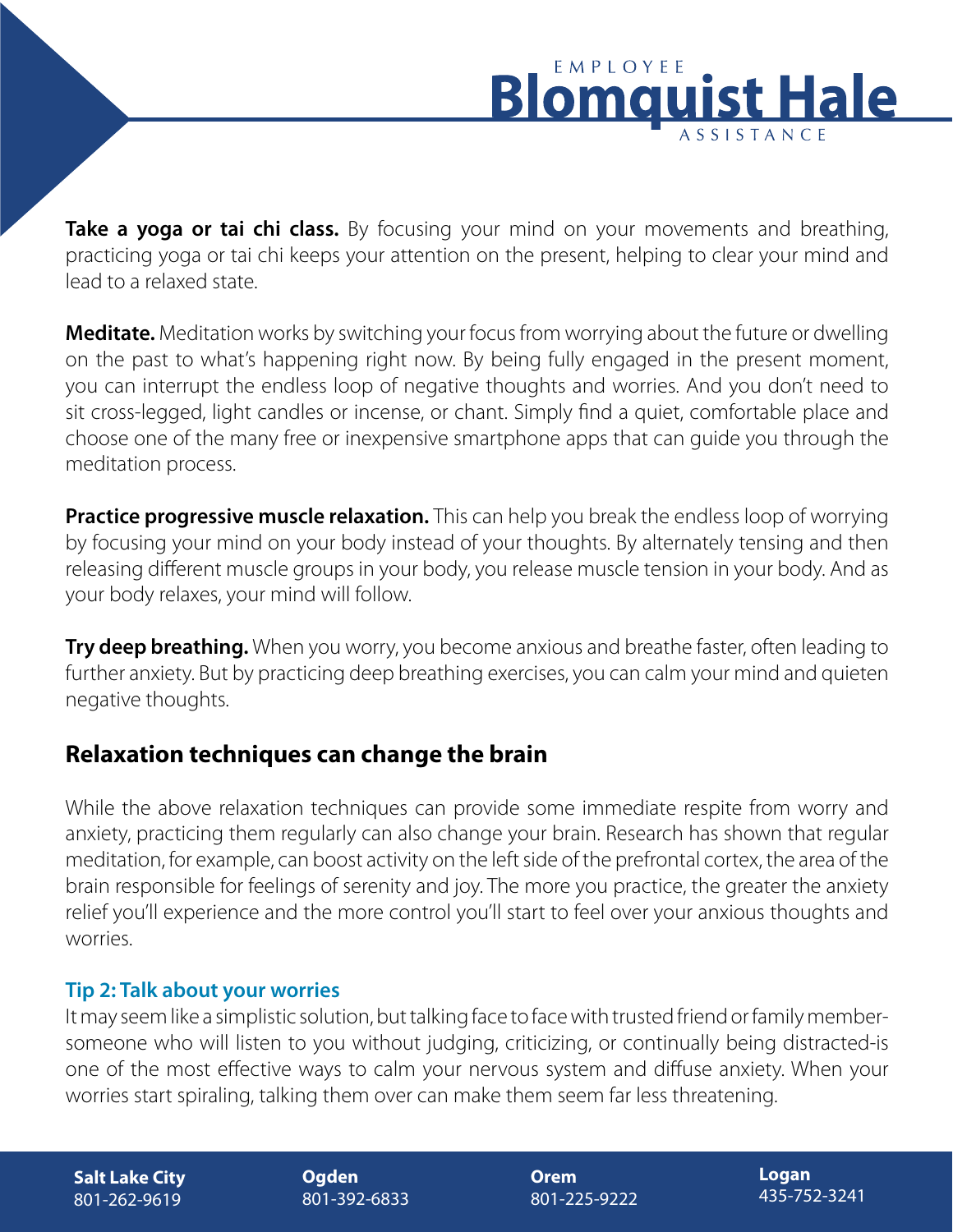## EMPLOYEE Blomar lale

Keeping worries to yourself only causes them to build up until they seem overwhelming. But saying them out loud can often help you to make sense of what you're feeling and put things in perspective. If your fears are unwarranted, verbalizing them can expose them for what they areneedless worries. And if your fears are justified, sharing them with someone else can produce solutions that you may not have thought of alone.

## **Tip 3: Practice mindfulness**

Worrying is usually focused on the future-on what might happen and what you'll do about it-or on the past-rehashing the things you've said or done. The centuries-old practice of mindfulness can help you break free of your worries by bringing your attention back to the present. This strategy is based on observing your worries and then letting them go, helping you identify where your thinking is causing problems and getting in touch with your emotions.

**Acknowledge and observe your worries.** Don't try to ignore, fight, or control them like you usually would. Instead, simply observe them as if from an outsider's perspective, without reacting or judging.

Let your worries go. Notice that when you don't try to control the anxious thoughts that pop up, they soon pass, like clouds moving across the sky. It's only when you engage your worries that you get stuck.

**Stay focused on the present.** Pay attention to the way your body feels, the rhythm of your breathing, your ever-changing emotions, and the thoughts that drift across your mind. If you find yourself getting stuck on a particular thought, bring your attention back to the present moment.

Using mindfulness to stay focused on the present is a simple concept, but it takes practice to reap the benefits. At first, you'll probably find that your mind keeps wandering back to your worries. Try not to get frustrated. Each time you draw your focus back to the present, you're reinforcing a new mental habit that will help you break free of the negative worry cycle.

## **Tip 4: Learn to postpone worrying**

It's tough to be productive in your daily activities when anxiety and worry are dominating your thoughts and distracting you from work, school, or your home life. This is where the strategy of postponing worrying can help. Rather than trying to stop or get rid of an anxious thought, give

**Salt Lake City** 801-262-9619

**Ogden** 801-392-6833 **Orem** 801-225-9222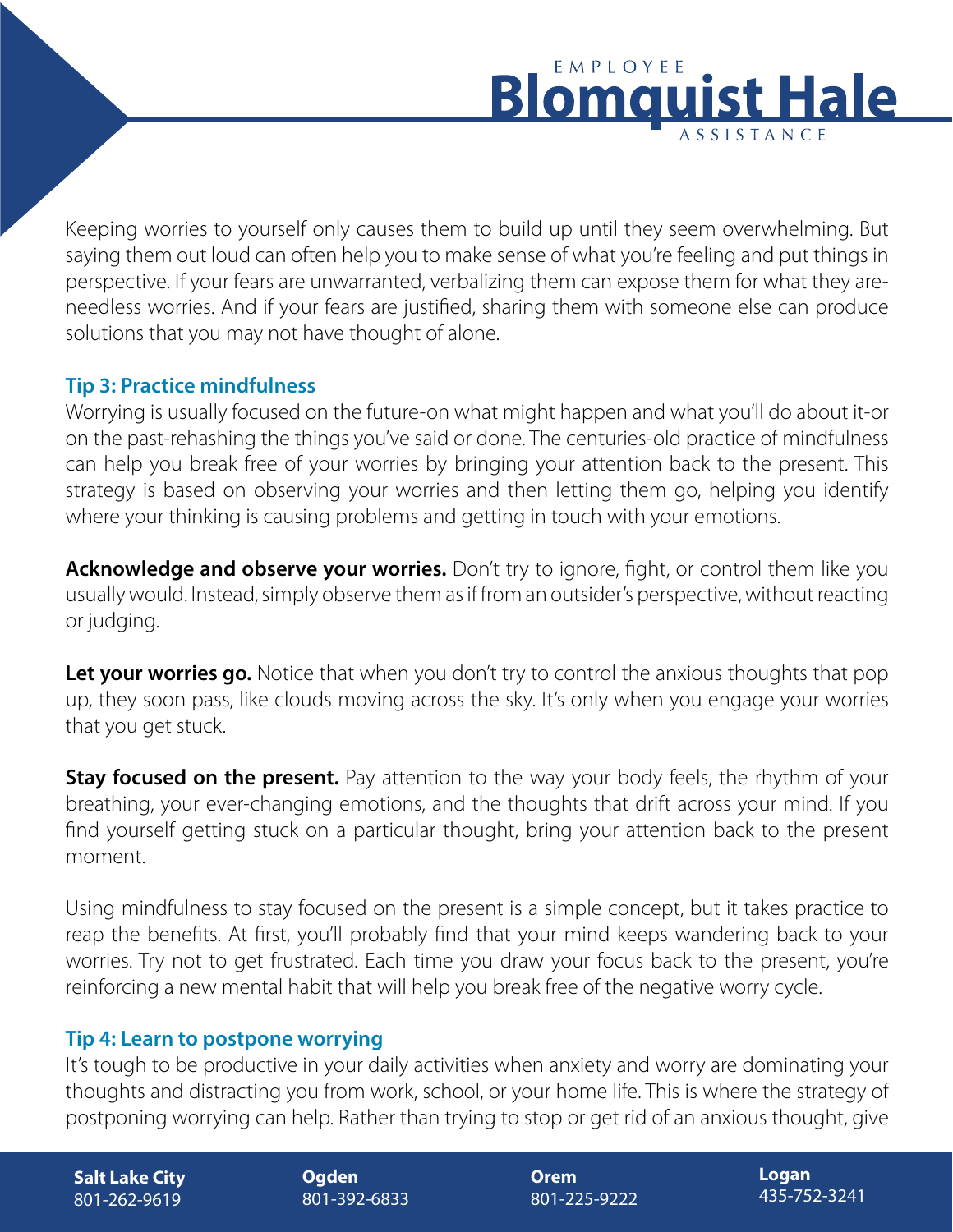

yourself permission to have it, but put off dwelling on it until later.

- 1. **Create a "worry period.**" Choose a set time and place for worrying. It should be the same every day (e.g. in the living room from 5:00 to 5:20 p.m.) and early enough that it won't make you anxious right before bedtime. During your worry period, you're allowed to worry about whatever's on your mind. The rest of the day, however, is a worry-free zone.
- 2. **Write down your worries.** If an anxious thought or worry comes into your head during the day, make a brief note of it and then continue about your day. Remind yourself that you'll have time to think about it later, so there's no need to worry about it right now. Also, writing down your thoughts-on a pad or on your phone or computer-is much harder work than simply thinking them, so your worries are more likely to lose their power.
- 3. **Go over your "worry list" during the worry period.** If the thoughts you wrote down are still bothering you, allow yourself to worry about them, but only for the amount of time you've specified for your worry period. As you examine your worries in this way, you'll often find it easier to develop a more balanced perspective. And if your worries don't seem important any more, simply cut your worry period short and enjoy the rest of your day.

## **Use your worry period to challenge anxious thoughts**

Postponing worrying is effective because it breaks the habit of dwelling on worries when you've got other things to do, yet there's no struggle to suppress the thought or judge it. You simply save it for later. And as you develop the ability to postpone your anxious thoughts, you'll start to realize that you have more control than you think. You can then use your assigned worry period to challenge your negative thoughts:

- What's the evidence that the thought is true? That it's not true?
- Is there a more positive, realistic way of looking at the situation?
- What's the probability that what I'm scared of will actually happen? If the probability is low, what are some more likely outcomes?
- Is the thought helpful? How will worrying about it help me and how will it hurt me?
- What would I say to a friend who had this worry?

## **Tip 5: Distinguish between solvable and unsolvable worries**

Research shows that while you're worrying, you temporarily feel less anxious. Running over the problem in your head distracts you from your emotions and makes you feel like you're getting something accomplished. But worrying and problem solving are two very different things.

**Ogden** 801-392-6833 **Orem** 801-225-9222